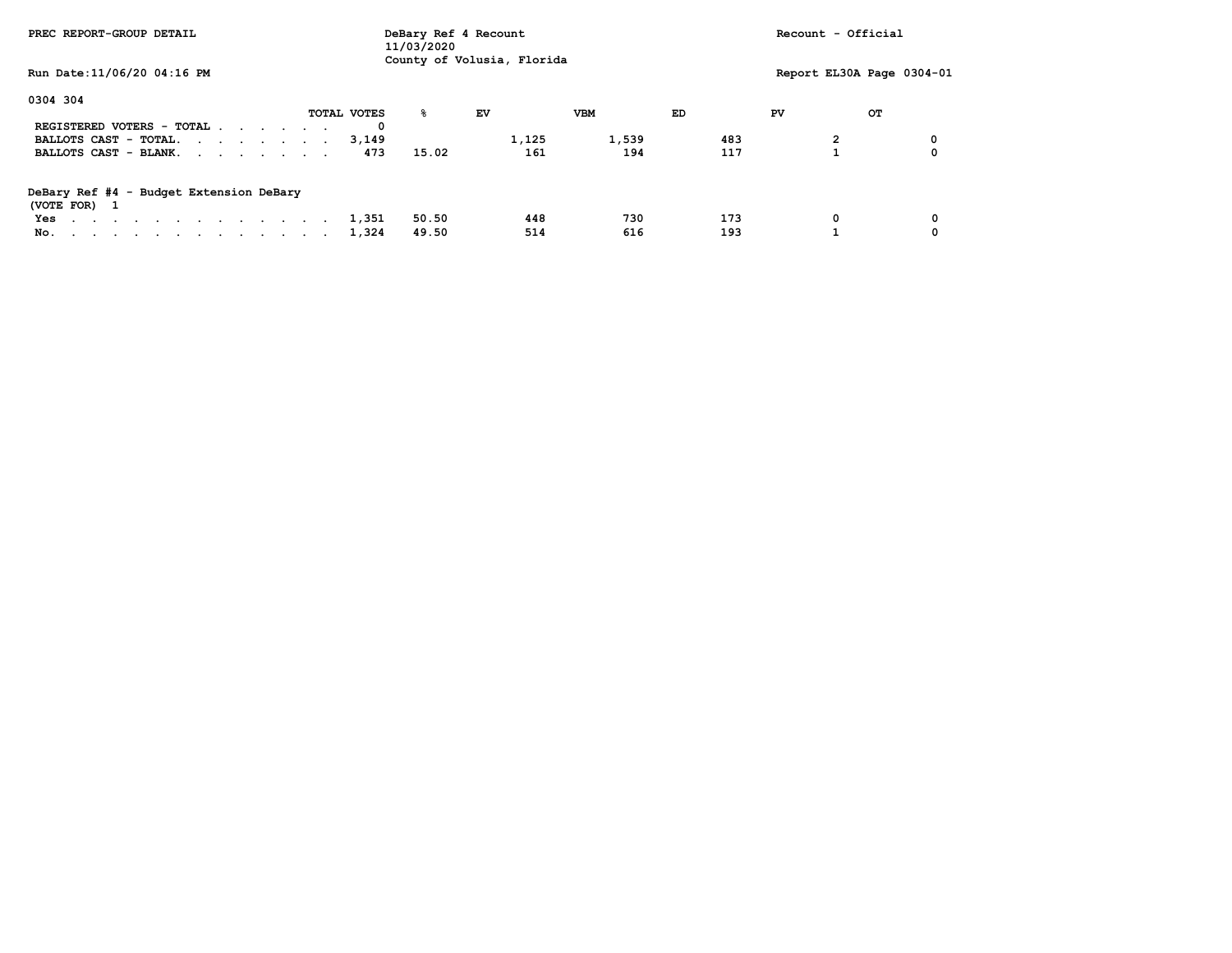| PREC REPORT-GROUP DETAIL                                |             | DeBary Ref 4 Recount<br>11/03/2020 |                            |            |     | Recount - Official |                           |
|---------------------------------------------------------|-------------|------------------------------------|----------------------------|------------|-----|--------------------|---------------------------|
| Run Date: 11/06/20 04:16 PM                             |             |                                    | County of Volusia, Florida |            |     |                    | Report EL30A Page 0305-01 |
| 0305 305                                                |             |                                    |                            |            |     |                    |                           |
|                                                         | TOTAL VOTES | ዱ                                  | EV                         | <b>VBM</b> | ED  | PV                 | OТ                        |
| REGISTERED VOTERS - TOTAL                               | 0           |                                    |                            |            |     |                    |                           |
| BALLOTS CAST - TOTAL.                                   | 4,100       |                                    | 1,435                      | 1,718      | 940 |                    | 0                         |
| BALLOTS CAST - BLANK.                                   | 514         | 12.54                              | 181                        | 209        | 124 | 0                  | 0                         |
| DeBary Ref #4 - Budget Extension DeBary<br>(VOTE FOR) 1 |             |                                    |                            |            |     |                    |                           |
| Yes                                                     | 1,741       | 48.55                              | 582                        | 764        | 390 | 5                  | 0                         |
| No.                                                     | 1,845       | 51.45                              | 672                        | 745        | 426 | 2                  | 0                         |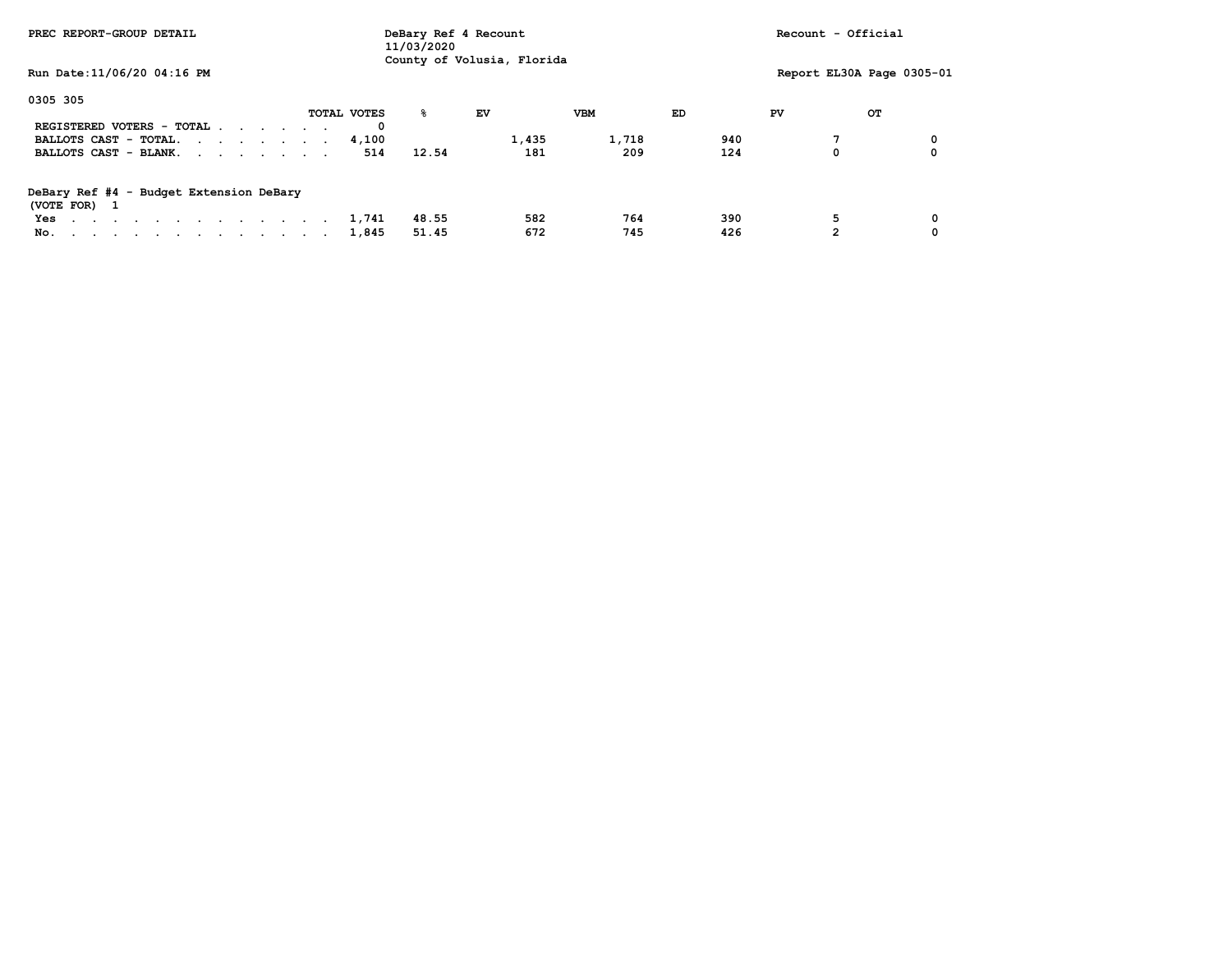| PREC REPORT-GROUP DETAIL                | DeBary Ref 4 Recount<br>11/03/2020 |              |                            |            |     | Recount - Official |                           |  |
|-----------------------------------------|------------------------------------|--------------|----------------------------|------------|-----|--------------------|---------------------------|--|
| Run Date: 11/06/20 04:16 PM             |                                    |              | County of Volusia, Florida |            |     |                    | Report EL30A Page 0306-01 |  |
| 0306 306                                |                                    |              |                            |            |     |                    |                           |  |
|                                         | TOTAL VOTES                        | ዱ            | <b>EV</b>                  | <b>VBM</b> | ED  | PV                 | OТ                        |  |
| REGISTERED VOTERS - TOTAL               |                                    | 0            |                            |            |     |                    |                           |  |
| BALLOTS CAST - TOTAL.                   | 3,861                              |              | 1,099                      | 2,203      | 558 |                    |                           |  |
| BALLOTS CAST - BLANK.                   |                                    | 14.79<br>571 | 163                        | 277        | 131 |                    | 0                         |  |
| DeBary Ref #4 - Budget Extension DeBary |                                    |              |                            |            |     |                    |                           |  |
| (VOTE FOR) 1                            |                                    |              |                            |            |     |                    |                           |  |
| Yes                                     | 1,713                              | 52.07        | 454                        | 1,057      | 202 |                    | 0                         |  |
| No.                                     | 1,577                              | 47.93        | 482                        | 869        | 225 |                    | 0                         |  |